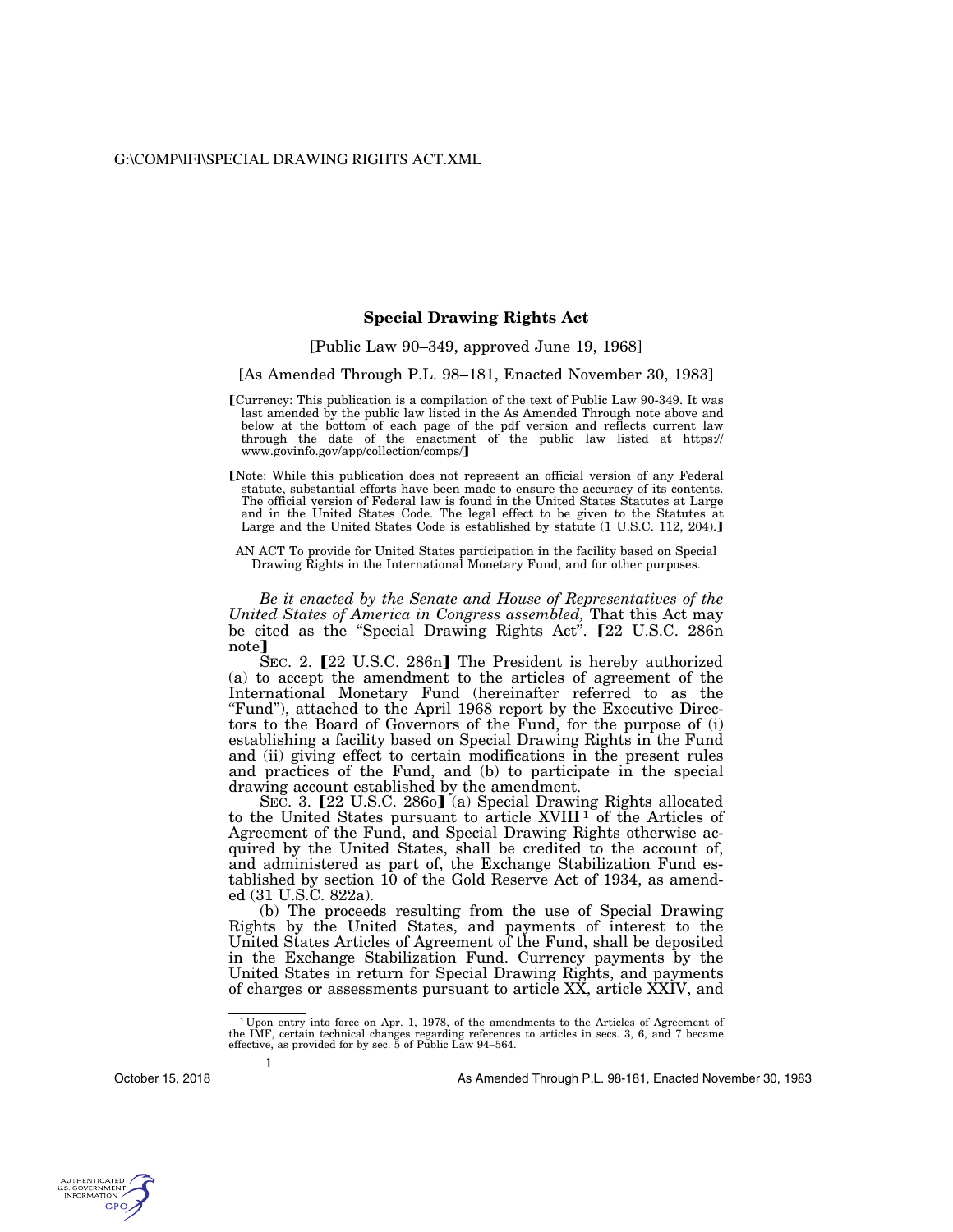article  $XXV<sup>1</sup>$  of the Articles of Agreement of the Fund, shall be made from the resources of the Exchange Stabilization Fund.

SEC. 4. [22 U.S.C. 286p] (a) The Secretary of the Treasury is authorized to issue to the Federal Reserve banks, and such banks shall purchase, Special Drawing Right certificates in such form and in such denominations as he may determine, against any Special Drawing Rights held to the credit of the Exchange Stabilization Fund. Such certificates shall be issued and remain outstanding only for the purpose of financing the acquisition of Special Drawing Rights or for financing exchange stabilization operations. The amount of special Drawing Right certificates issued and outstanding shall at no time exceed the value of the Special Drawing Rights held against the Special Drawing Right certificates. The proceeds resulting from the issuance of Special Drawing Right certificates shall be covered into the Exchange Stabilization Fund.

(b) Special Drawing Right certificates owned by the Federal Reserve banks shall be redeemed from the resources of the Exchange Stabilization Fund at such times and in such amounts as the Secretary of the Treasury may determine.

SEC. 5. 2

SEC.  $6.3$  [22 U.S.C. 286q] (a)<sup>4</sup> Unless Congress by law authorizes such action, neither the President nor any person or agency shall on behalf of the United States vote to allocate in each basic period Special Drawing Rights under article XVIII, 1 sections 2 and 3, of the Articles of Agreement of the Fund so that allocations to the United States in that period exceed an amount equal to the United States quota in the Fund as authorized under the Bretton Woods Agreements Act.

(b)(1) Neither the President nor any person or agency shall on behalf of the United States vote to allocate Special Drawing Rights under article XVIII, sections 2 and 3, of the Articles of Agreement of the Fund without consultations by the Secretary of the Treasury at least 90 days prior to any such vote, with the Chairman and ranking minority members of the Committee on Foreign Relations and the Committee on Banking, Housing, and Urban Affairs of the Senate and the Committee on Banking, Finance and Urban Affairs 5 of the House of Representatives, and the appropriate subcommittees thereof.

(2) Such consultations shall include an explanation of the consistency of such proposal to allocate with the requirements of the Articles of Agreement of the Fund, in particular the requirement that in all its decisions with respect to allocation of Special Drawing Rights, the Fund shall ''seek to meet the long-term global need, as and when it arises, to supplement existing reserve assets in such manner as will promote the attainment of its purposes and will avoid economic stagnation and deflation as well as excess demand and inflation in the world''.

As Amended Through P.L. 98-181, Enacted November 30, 1983

October 15, 2018

 $^2$  Sec. 5 made conforming amendments at 12 U.S.C. 412, 12 U.S.C. 415, 12 U.S.C. 417, and 12 U.S.C. 467. 12 U.S.C. 467. 3 Amended and restated by sec. 2 of Public Law 91–599 (84 Stat. 1657). 4Sec. 803 of Public Law 98–181 (97 Stat. 1270) added the subsec. designation ''(a)'' and a new

subsec. (b).<br><sup>5</sup> Sec. 1(a)(2) of Public Law 104–14 (109 Stat. 186) provided that references to the Committee<br>on Banking, Finance and Urban Affairs of the House of Representatives shall be treated as re-<br>ferring to the Comm